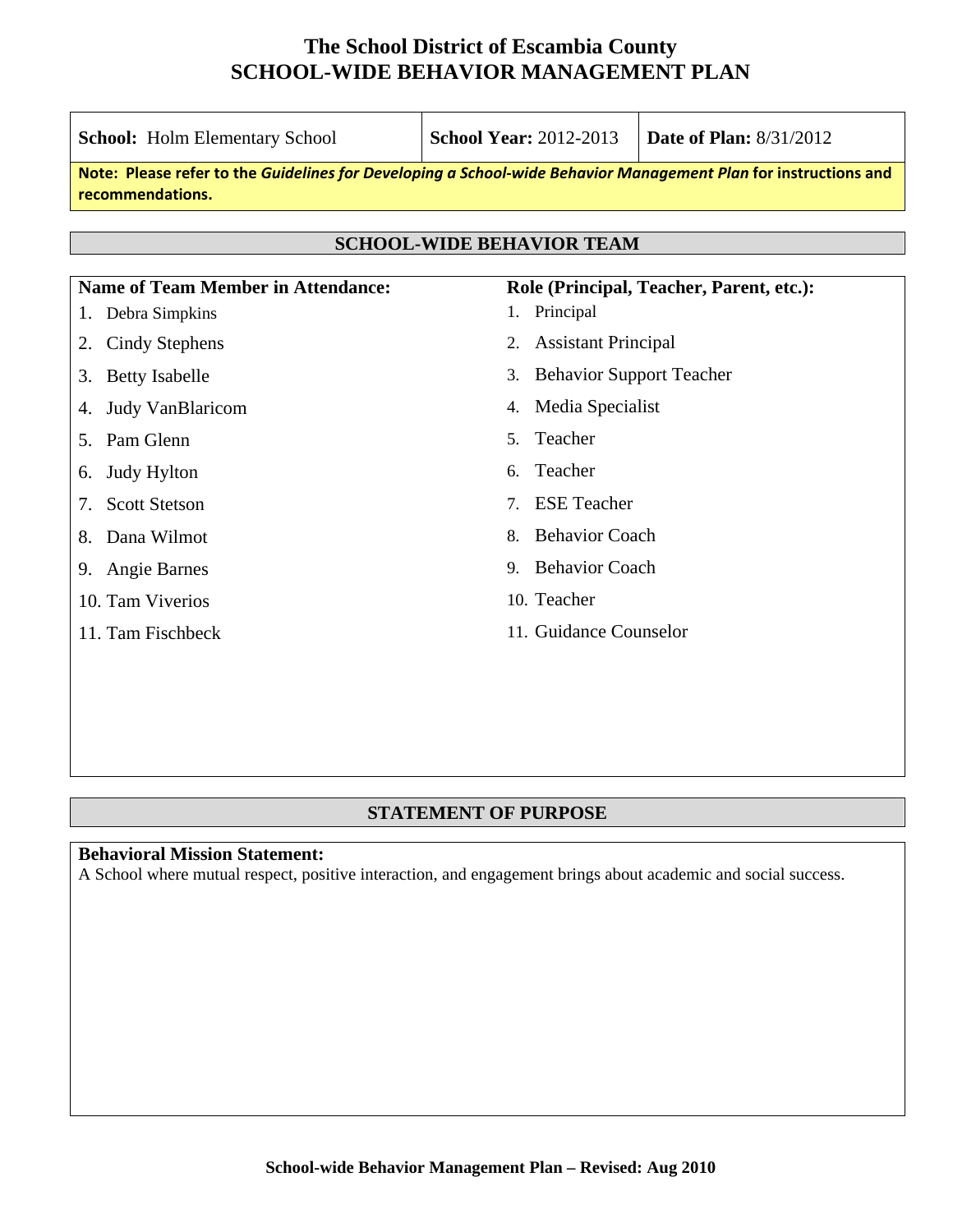### **BASELINE DATA**

### **PREVIOUS SCHOOL YEAR** 2011 - 2012

| <b>Office Discipline Referrals (ODR)</b>                                   |      |
|----------------------------------------------------------------------------|------|
| Number of Office Discipline<br>Referrals (ODR)                             | 178  |
| Average ODR per Student<br>$(\# ODR \div \# \text{ of students enrolled})$ | .37  |
| Number of Students with ODR                                                | 63   |
| <b>Attendance</b>                                                          |      |
| <b>Average Daily Attendance</b>                                            | 93.3 |
| Excused Tardies (Elem)                                                     |      |
| Unexcused Tardies (Elem)                                                   |      |
| Excused Early Check-outs (Elem)                                            |      |
| Unexcused Early Check-outs (Elem)                                          |      |

| <b>Out-of-School Suspensions (OSS)</b>                                                          |      |  |
|-------------------------------------------------------------------------------------------------|------|--|
| Number of Incidents of<br>Out-of-School Suspension (OSS)                                        | 42   |  |
| Average OSS per Student<br>$(\text{\#} \text{OSS} \div \text{\#} \text{ of students enrolled})$ | .09  |  |
| Number of Students with OSS                                                                     | 24   |  |
| <b>In-School Suspensions (ISS)</b>                                                              |      |  |
| Number of Incidents of<br>In-School Suspension (ISS)                                            | 90   |  |
| Average ISS per Student<br>(# ISS $\div$ # of students enrolled)                                | .19  |  |
| Number of Students with ISS                                                                     | 46   |  |
| <b>Bullying Prevention</b>                                                                      |      |  |
| Percent of Students Trained                                                                     | 100% |  |
| <b>Percent of Staff Trained</b>                                                                 | 100% |  |

### **ADDITIONAL DATA AND OUTCOMES**

**What other data or outcomes will your school use for continuous monitoring of your school-wide behavior management plan (e.g., academic data, faculty attendance, school surveys, training, ESE referrals, etc.)? The outcomes may also include various ways of analyzing school-wide behavioral data as outlined in the** *School-wide Behavioral Data Guide* **(e.g., referrals/suspensions by grade level, location, problem behavior, time of day, student, class, etc.).**

Academic data, RTI:B -database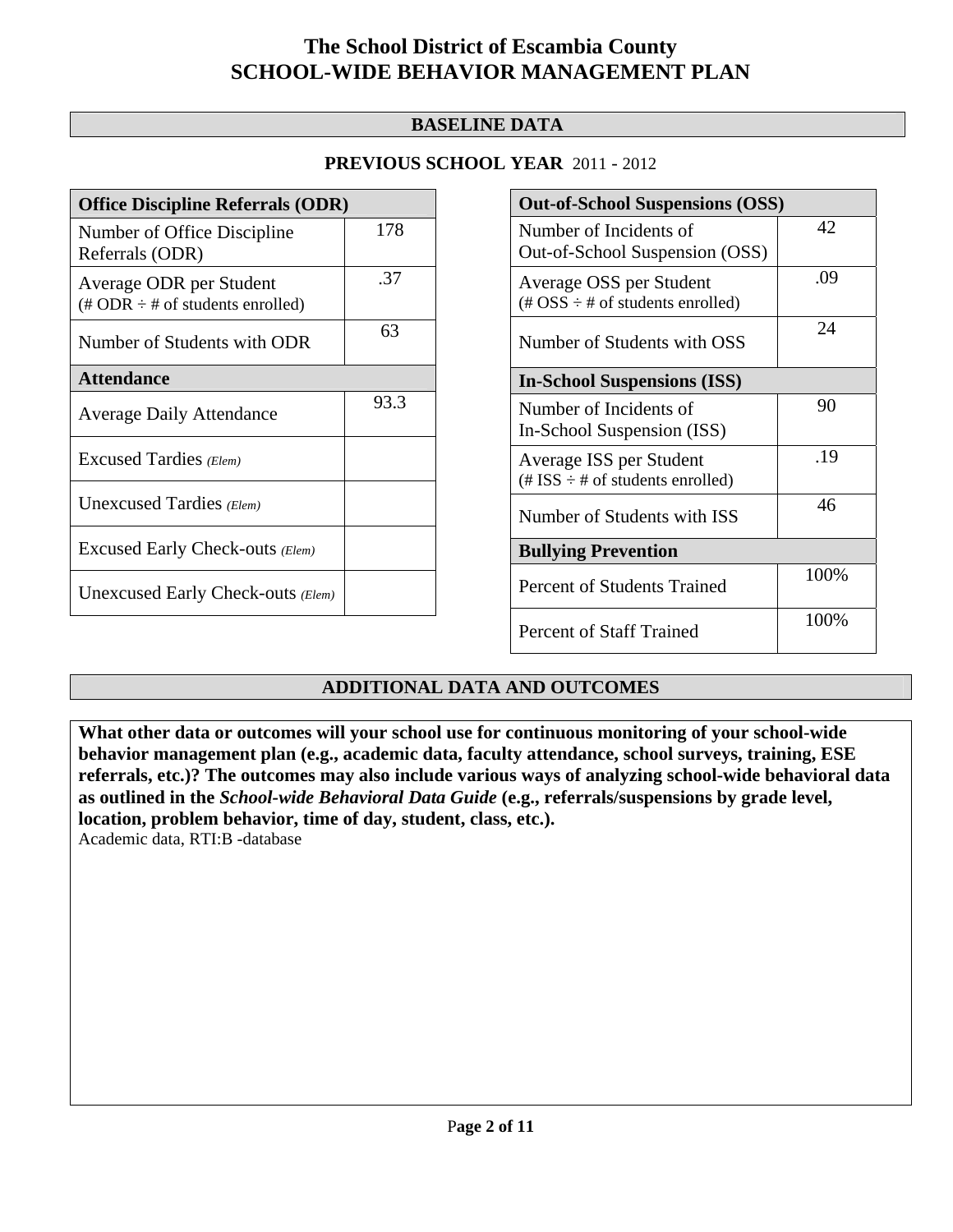## **SCHOOL-WIDE BEHAVIORAL GOALS**

|    | 1. Out-of-school suspension<br>Out-of-school Suspensions (OSS) will decrease by 5% during 2012-2013 school year.                                                                                                                             |
|----|----------------------------------------------------------------------------------------------------------------------------------------------------------------------------------------------------------------------------------------------|
|    |                                                                                                                                                                                                                                              |
|    | 2. Attendance<br>Holm Elementary will hold attendance/tardy meeting after 5 unexcused absences/tardies.                                                                                                                                      |
|    | 3. Bullying<br>Holm Elementary plans to provide bullying training to 100% of our student population by the end of the first<br>semester.                                                                                                     |
|    | 4. Office Discipline Referrals<br>The number of Discipline Referrals (ORF) will decrease by 5% by the end of the 2012-2013 school year.                                                                                                      |
|    | 5. Tardies (Elementary - see attached plan) or Other School-wide Behavior Goal<br>Holm Elementary will communicate the importance of being to school on time with parents and guardians 3 times<br>a month during the 2012-2013 school year. |
| 6. | Early Check-Outs (Elementary – see attached plan) or Other School-wide Behavior Goal<br>Holm Elementary will monitor early check-outs by presenting a letter of impact of early check-outs and have<br>parents sign a log.                   |
|    | 7. Other School-wide Behavior Goal<br>The number of students showing disrespect to adults/peers will decrease by 5% during the 2012-2013 school year.                                                                                        |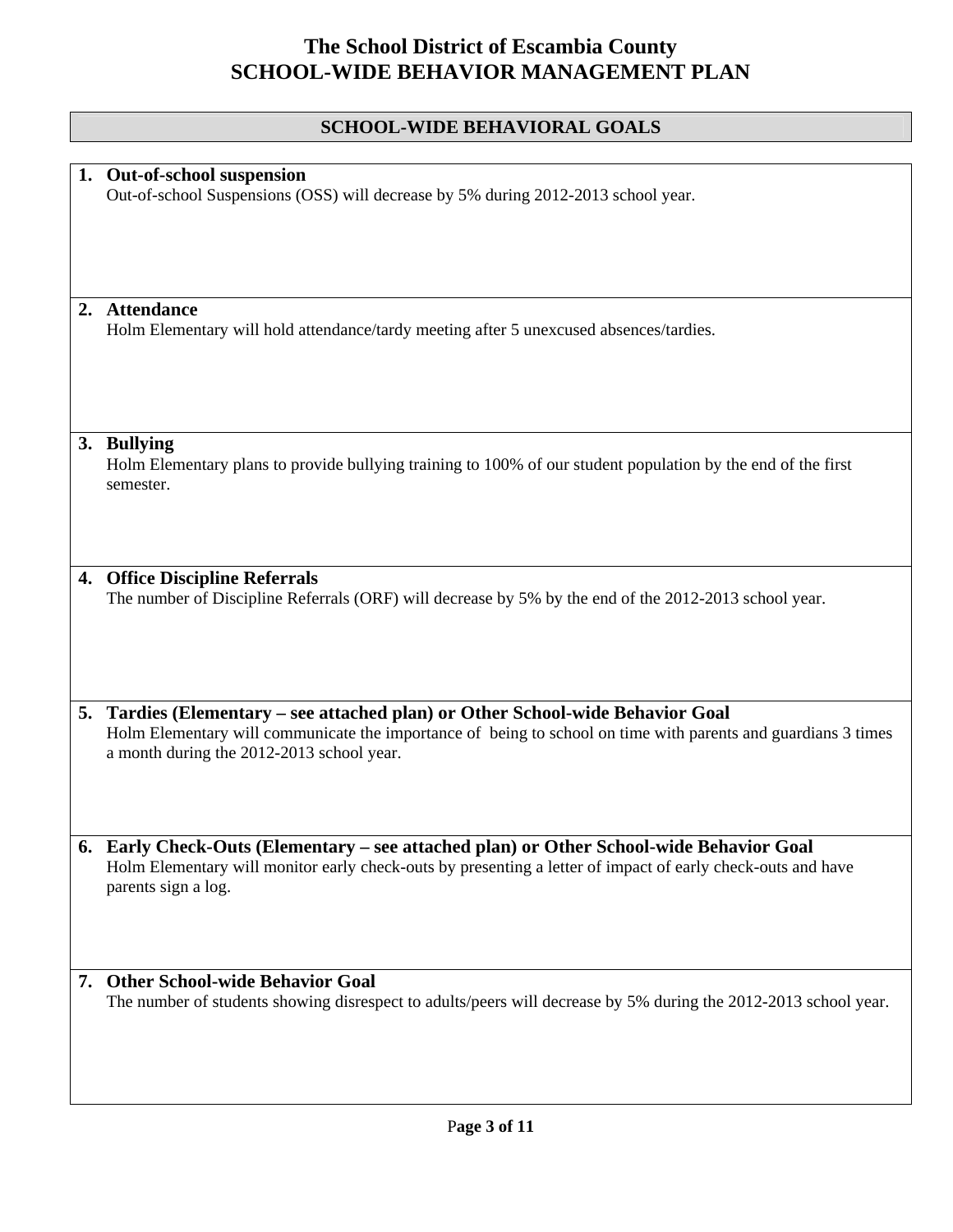## **PROGRESS MONITORING**

| Your school-wide behavior team should meet to review data and discuss concerns or revisions to your<br>school-wide behavior management plan once a month and complete progress monitoring forms<br>quarterly. Describe when you plan to meet (days, location, and time) throughout the school year.<br>The school-wide behavior team will meet the second Monday of every month in Room 505 after student dismissal. |
|----------------------------------------------------------------------------------------------------------------------------------------------------------------------------------------------------------------------------------------------------------------------------------------------------------------------------------------------------------------------------------------------------------------------|
| Describe the procedures that your school will use to collect, summarize, and analyze the behavioral                                                                                                                                                                                                                                                                                                                  |
| data prior to team meetings. Procedures are required for entering the information into the database,                                                                                                                                                                                                                                                                                                                 |
| summarizing the data, and developing graphs using the School-wide Behavioral Data Guide.                                                                                                                                                                                                                                                                                                                             |
| RTI:B database graphs<br><b>Classroom Behavior Forms</b>                                                                                                                                                                                                                                                                                                                                                             |
| Referrals                                                                                                                                                                                                                                                                                                                                                                                                            |
| Behavior Coach/Tech data                                                                                                                                                                                                                                                                                                                                                                                             |
|                                                                                                                                                                                                                                                                                                                                                                                                                      |
| How will your school document the school-wide behavior team meetings?                                                                                                                                                                                                                                                                                                                                                |
| Agenda<br>Minutes from meetings                                                                                                                                                                                                                                                                                                                                                                                      |
|                                                                                                                                                                                                                                                                                                                                                                                                                      |
|                                                                                                                                                                                                                                                                                                                                                                                                                      |
|                                                                                                                                                                                                                                                                                                                                                                                                                      |
|                                                                                                                                                                                                                                                                                                                                                                                                                      |
| Describe how your school-wide behavior team will share the data and outcomes with your faculty, staff,<br>and other stakeholders?<br>Faculty meetings<br>Grade level meetings                                                                                                                                                                                                                                        |
|                                                                                                                                                                                                                                                                                                                                                                                                                      |
|                                                                                                                                                                                                                                                                                                                                                                                                                      |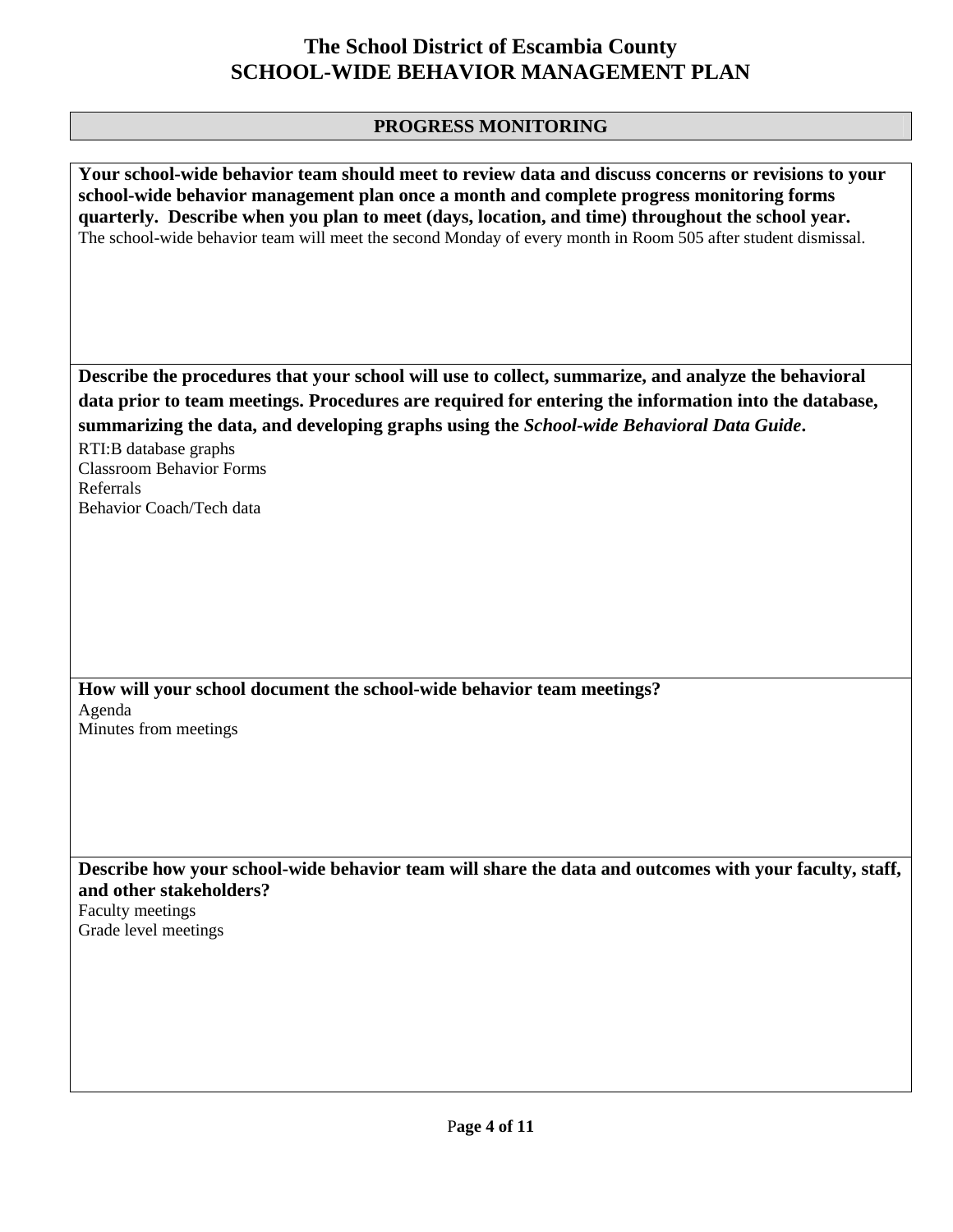### **SCHOOL EXPECTATIONS AND RULES**

## **List 3 – 5 school-wide expectations**

Safety First Positive Attitude Listen to Others Always be Responsible Show Kindness and Respect Honor the Dolphin Code

| Rules/<br><b>Expectations:</b> | <b>Setting:</b><br>Classroom                                                                                                                                                  | <b>Setting:</b><br>Cafeteria                                                                                                                           | <b>Setting:</b><br>Hallway                                            | <b>Setting:</b><br>The bus                                                                                       |
|--------------------------------|-------------------------------------------------------------------------------------------------------------------------------------------------------------------------------|--------------------------------------------------------------------------------------------------------------------------------------------------------|-----------------------------------------------------------------------|------------------------------------------------------------------------------------------------------------------|
| <b>Safety First</b>            | Feet on the floor<br>Hands and feet to self<br>Use school tools<br>appropriately<br>Stay in assigned area<br>Stay in your personal<br>space                                   | Use inside voices,<br>Red=silent lunch<br>Raise your hand for<br>help<br>Eat your own food<br>Always use good table<br>manners<br>Transition position, | Face forward<br>Quiet Mouth<br>Hands by your side<br>Walk on the line | Stay in assigned seat<br>Fasten seatbelt<br>Keep everything inside<br>backpack<br>Hands and feet to self         |
| Positive Attitude              | Praise others for good<br>deeds<br>Learn new things with a<br>positive attitude<br>Be the best you can be<br>Be a team player<br>Don't give up                                | Use inside voices,<br>Red=silent lunch<br>Raise your hand for<br>help<br>Eat your own food<br>Always use good table<br>manners<br>Transition position, | Face forward<br>Quiet Mouth<br>Hands by your side<br>Walk on the line | Be patient<br>Greet bus driver and<br>assistant with positive<br>attitude<br>Nice to others                      |
| Listen to others               | Listening position (eyes<br>on speaker, quiet<br>mouth, listening ears)<br>Wait for your turn to<br>talk<br>Follow adult directions<br>Raise hand and wait to<br>be called on | Use inside voices,<br>Red=silent lunch<br>Raise your hand for<br>help<br>Eat your own food<br>Always use good table<br>manners<br>Transition position, | Face forward<br>Quiet Mouth<br>Hands by your side<br>Walk on the line | Follow directions from<br>bus driver and/or<br>assistant                                                         |
| Always be<br>responsible       | State the truth<br>Hands and feet to self<br>Use school tools<br>appropriately<br>Stay in assigned area<br>Stay in your personal<br>space                                     | Use inside voices,<br>Red=silent lunch<br>Raise your hand for<br>help<br>Eat your own food<br>Always use good table<br>manners<br>Transition position, | Face forward<br>Quiet Mouth<br>Hands by your side<br>Walk on the line | Stay in your assigned<br>seat<br>Fasten seatbelt<br>Keep everything inside<br>backpack<br>Hands and feet to self |
| Show kindness and<br>Respect   | Nice words to adults<br>and peers                                                                                                                                             | Use inside voices,<br>Red=silent lunch<br>Raise your hand for<br>help<br>Eat your own food<br>Always use good table<br>manners<br>Transition position, | Face forward<br>Quiet Mouth<br>Hands by your side<br>Walk on the line | Be patient<br>Greet bus driver and<br>assistant with positive<br>attitude<br>Nice to others                      |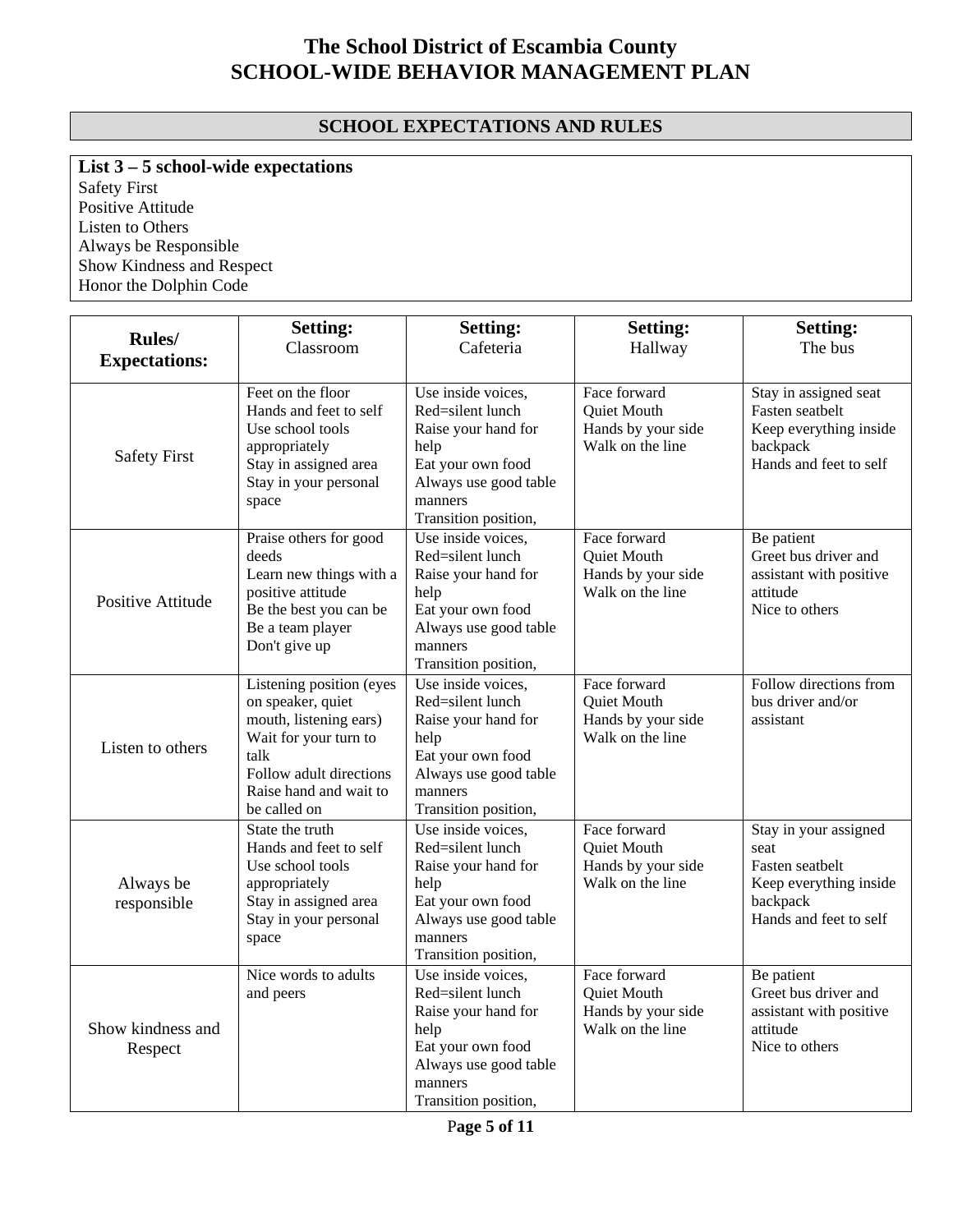## **TEACHING EXPECTATIONS AND RULES**

| How will your school introduce the school-wide expectations and rules to all of your students and staff?             |
|----------------------------------------------------------------------------------------------------------------------|
| Beginning of the year we will hold a training for facutly during pre-planning.                                       |
| PBS kick-off with the students during the first week of school.                                                      |
|                                                                                                                      |
| <b>Splash News</b>                                                                                                   |
| School-wide expectations posted throughout the school.                                                               |
| Classroom rules and routines posted and reviewed regularly.                                                          |
|                                                                                                                      |
| Behavior Matrix per grade level                                                                                      |
| Video-Modeling                                                                                                       |
|                                                                                                                      |
|                                                                                                                      |
|                                                                                                                      |
|                                                                                                                      |
|                                                                                                                      |
|                                                                                                                      |
|                                                                                                                      |
|                                                                                                                      |
| During the school year, what activities will your school implement to encourage on-going direct                      |
|                                                                                                                      |
| instruction of the school-wide expectations and rules? How will your school embed the expectations and               |
| rules into the daily curriculum?                                                                                     |
| Learning for Life cirruculum                                                                                         |
|                                                                                                                      |
| Monthly newsletters (Firm, Fair and Consistant)                                                                      |
| Lesson plans for teaching school-wide expectations                                                                   |
|                                                                                                                      |
|                                                                                                                      |
|                                                                                                                      |
|                                                                                                                      |
|                                                                                                                      |
|                                                                                                                      |
|                                                                                                                      |
|                                                                                                                      |
|                                                                                                                      |
|                                                                                                                      |
|                                                                                                                      |
|                                                                                                                      |
|                                                                                                                      |
| How often will you plan to provide refresher training on expectations and rules to staff and students in             |
| your school? How will you orient and teach new students who arrive mid-year?                                         |
| Before and after breaks                                                                                              |
|                                                                                                                      |
| After holidays                                                                                                       |
| As needed                                                                                                            |
| Teaching learning for life with a different theme every month                                                        |
|                                                                                                                      |
|                                                                                                                      |
| Classroom teachers and special area teachers regularly review the classroom rules and routines throughout the school |
| year. When new students enter the teacher will use that opprtunity to review with the entire class.                  |
|                                                                                                                      |
|                                                                                                                      |
|                                                                                                                      |
|                                                                                                                      |
|                                                                                                                      |
|                                                                                                                      |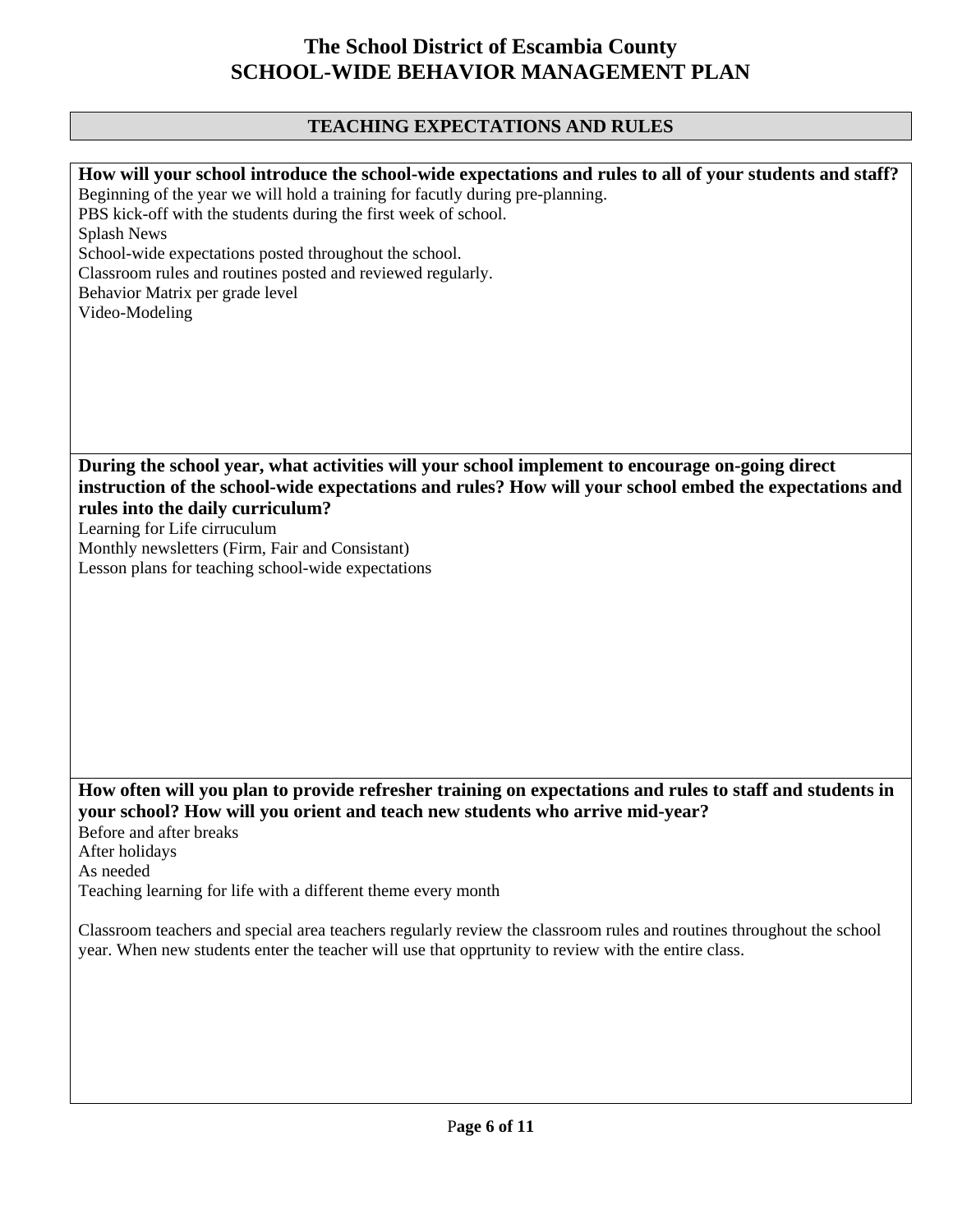## **REWARD/RECOGNITION PROGRAM**

| What type of reward system will you use?<br>Dolphin Dollars, every week students will have a chance to cash in their dolphin dollars to purchase items at the store,<br>buy a ticket to a special event, or to buy coupons.<br>Fun Friday<br>Classroom incentives<br>Describe the behaviors for which you will reward or recognize students.<br>Following school expectations<br>Following classroom rules<br>Transition position |
|-----------------------------------------------------------------------------------------------------------------------------------------------------------------------------------------------------------------------------------------------------------------------------------------------------------------------------------------------------------------------------------------------------------------------------------|
|                                                                                                                                                                                                                                                                                                                                                                                                                                   |
|                                                                                                                                                                                                                                                                                                                                                                                                                                   |
|                                                                                                                                                                                                                                                                                                                                                                                                                                   |
|                                                                                                                                                                                                                                                                                                                                                                                                                                   |
|                                                                                                                                                                                                                                                                                                                                                                                                                                   |
|                                                                                                                                                                                                                                                                                                                                                                                                                                   |
|                                                                                                                                                                                                                                                                                                                                                                                                                                   |
|                                                                                                                                                                                                                                                                                                                                                                                                                                   |
|                                                                                                                                                                                                                                                                                                                                                                                                                                   |
|                                                                                                                                                                                                                                                                                                                                                                                                                                   |
|                                                                                                                                                                                                                                                                                                                                                                                                                                   |
|                                                                                                                                                                                                                                                                                                                                                                                                                                   |
|                                                                                                                                                                                                                                                                                                                                                                                                                                   |
|                                                                                                                                                                                                                                                                                                                                                                                                                                   |
|                                                                                                                                                                                                                                                                                                                                                                                                                                   |
|                                                                                                                                                                                                                                                                                                                                                                                                                                   |
|                                                                                                                                                                                                                                                                                                                                                                                                                                   |
|                                                                                                                                                                                                                                                                                                                                                                                                                                   |
|                                                                                                                                                                                                                                                                                                                                                                                                                                   |
|                                                                                                                                                                                                                                                                                                                                                                                                                                   |
|                                                                                                                                                                                                                                                                                                                                                                                                                                   |
|                                                                                                                                                                                                                                                                                                                                                                                                                                   |
|                                                                                                                                                                                                                                                                                                                                                                                                                                   |
|                                                                                                                                                                                                                                                                                                                                                                                                                                   |
| <b>Dolphin Diner Rules</b>                                                                                                                                                                                                                                                                                                                                                                                                        |
| Attendance                                                                                                                                                                                                                                                                                                                                                                                                                        |
|                                                                                                                                                                                                                                                                                                                                                                                                                                   |
|                                                                                                                                                                                                                                                                                                                                                                                                                                   |
|                                                                                                                                                                                                                                                                                                                                                                                                                                   |
|                                                                                                                                                                                                                                                                                                                                                                                                                                   |
|                                                                                                                                                                                                                                                                                                                                                                                                                                   |
|                                                                                                                                                                                                                                                                                                                                                                                                                                   |
|                                                                                                                                                                                                                                                                                                                                                                                                                                   |
|                                                                                                                                                                                                                                                                                                                                                                                                                                   |
|                                                                                                                                                                                                                                                                                                                                                                                                                                   |
|                                                                                                                                                                                                                                                                                                                                                                                                                                   |
|                                                                                                                                                                                                                                                                                                                                                                                                                                   |
|                                                                                                                                                                                                                                                                                                                                                                                                                                   |
| How will you implement the reward system?                                                                                                                                                                                                                                                                                                                                                                                         |
|                                                                                                                                                                                                                                                                                                                                                                                                                                   |
|                                                                                                                                                                                                                                                                                                                                                                                                                                   |
| Faculty, staff, and administration will implement the system.                                                                                                                                                                                                                                                                                                                                                                     |
|                                                                                                                                                                                                                                                                                                                                                                                                                                   |
|                                                                                                                                                                                                                                                                                                                                                                                                                                   |
| Dolphin Dollars will be given by every person who works on the school campus, teachers, teacher assistants, office                                                                                                                                                                                                                                                                                                                |
| staff, custodians, cafeteria staff, etc.                                                                                                                                                                                                                                                                                                                                                                                          |
|                                                                                                                                                                                                                                                                                                                                                                                                                                   |
|                                                                                                                                                                                                                                                                                                                                                                                                                                   |
|                                                                                                                                                                                                                                                                                                                                                                                                                                   |
|                                                                                                                                                                                                                                                                                                                                                                                                                                   |
|                                                                                                                                                                                                                                                                                                                                                                                                                                   |
|                                                                                                                                                                                                                                                                                                                                                                                                                                   |
|                                                                                                                                                                                                                                                                                                                                                                                                                                   |
|                                                                                                                                                                                                                                                                                                                                                                                                                                   |
|                                                                                                                                                                                                                                                                                                                                                                                                                                   |
|                                                                                                                                                                                                                                                                                                                                                                                                                                   |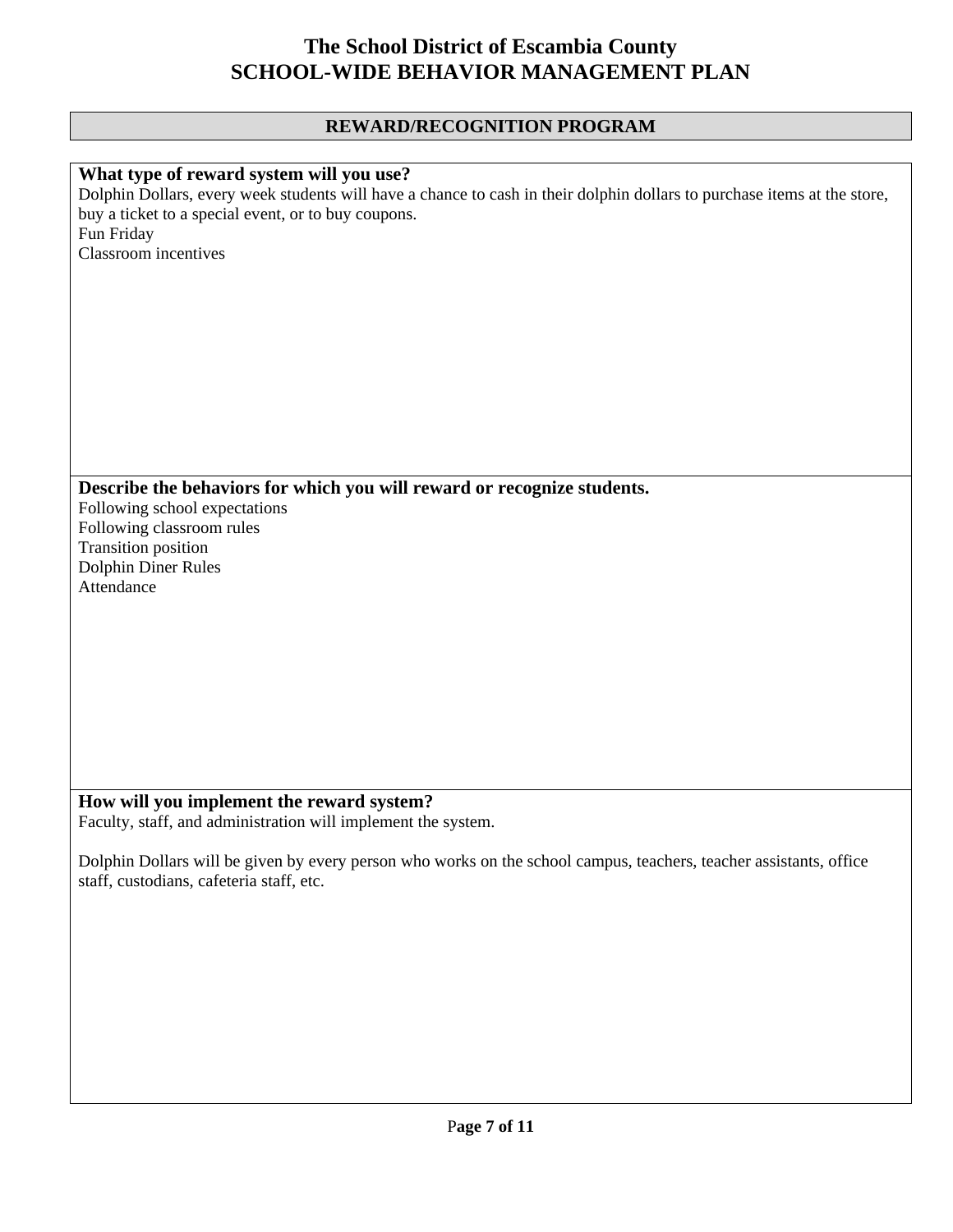#### **DISCIPLINARY PROCEDURES**

#### **Explain the discipline process at your school. Differentiate between minor and major behavior incidents and describe the process for documenting and addressing both types of incidents.**

If a student is having a recurring classroom behavior incident the student is first given a verbal warning and re-taught the expectation and specific rule concerning the infraction and recorded on the Holm Elementary Classroom Behavior Form. If the behavior continues than an intervention is given and recorded on the Behavior Form and sent home for parents to sign. If the behavior continues a office discipline referral may occur.

If a student commits a severe infreaction (s), that is behavior deemed voilent, dangerous, or destructive to others (fighting, weapons, etc), the teacher will notify the Behavior Support teacher or the administration immediately. Due process will be followed.

Data Specialist will enter information into TERMS and a Behavior Coach will enter it into RTI:B database.

#### **What intervention strategies will your school use to prevent behavior that results in discipline referrals and out-of-school suspensions?**

Verbal warnings Re-state expectations and rules Re-teach expectations and rules Student conference Time-out in classroom or another assigned area Bullying training RtI Referral to Guidance, Behavior Support Teacher, or Behavior Coach Social Skills Training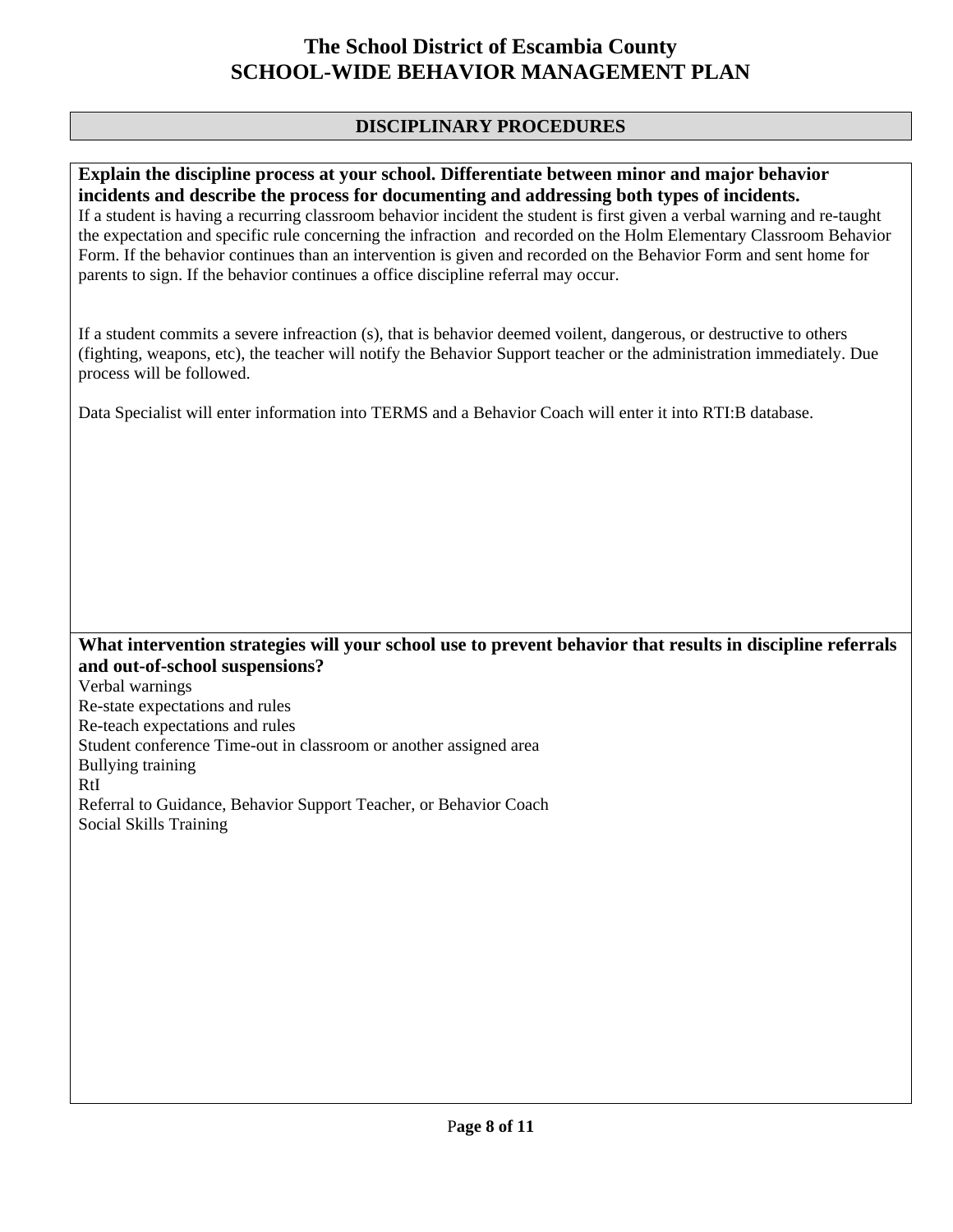### **DISCIPLINARY PROCEDURES (continued)**

| What are the consequences or disciplinary actions that are used in your school? |
|---------------------------------------------------------------------------------|
| Student conference                                                              |
| Re-teach expectation                                                            |
| Seating change                                                                  |
| Peer mediation                                                                  |
| Time out                                                                        |
| Student contract                                                                |
| Phone parent                                                                    |
| Loss of item/privilege                                                          |
| Verbal cue                                                                      |
| Extra time spent on task                                                        |
| Referral                                                                        |
| <b>Classroom Behavior form</b>                                                  |
|                                                                                 |
|                                                                                 |
|                                                                                 |
|                                                                                 |
|                                                                                 |
|                                                                                 |
|                                                                                 |
|                                                                                 |
|                                                                                 |
|                                                                                 |
|                                                                                 |
| For Middle or High Schools:                                                     |
| How do the adjudication guidelines complement your disciplinary procedures?     |
| N/A                                                                             |
|                                                                                 |
|                                                                                 |
|                                                                                 |
|                                                                                 |
|                                                                                 |
|                                                                                 |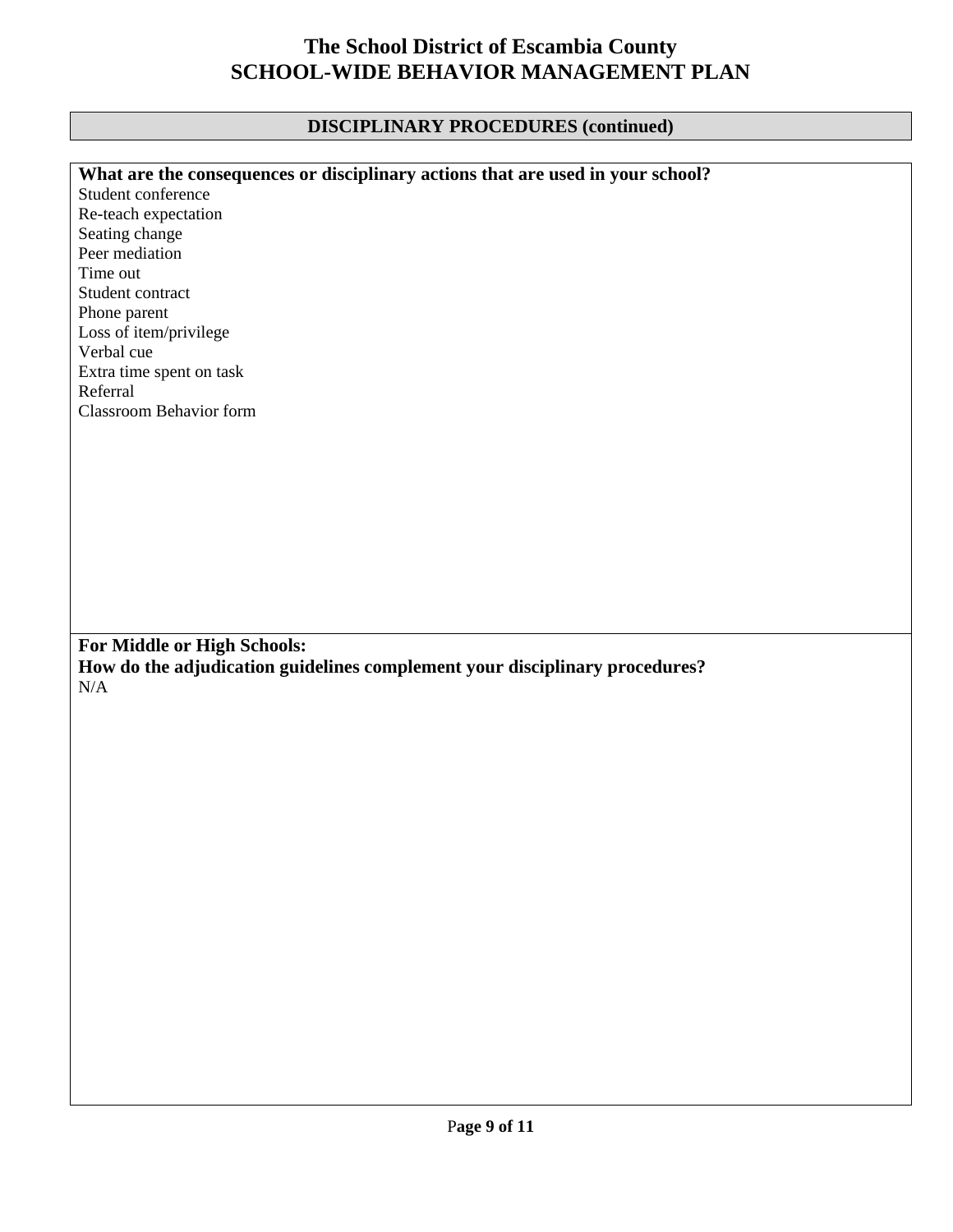## **TRAINING AND IMPLEMENTATION**

| Describe any training needs, material needs, and/or environmental arrangements necessary to<br>implement your school-wide behavior management plan.                                                                                 |
|-------------------------------------------------------------------------------------------------------------------------------------------------------------------------------------------------------------------------------------|
| <b>Classroom Behavior Forms</b><br><b>PBS Handbook</b>                                                                                                                                                                              |
| Funds for incentives                                                                                                                                                                                                                |
| Training for teachers on classroom management                                                                                                                                                                                       |
| Time-out buddies                                                                                                                                                                                                                    |
|                                                                                                                                                                                                                                     |
|                                                                                                                                                                                                                                     |
|                                                                                                                                                                                                                                     |
|                                                                                                                                                                                                                                     |
|                                                                                                                                                                                                                                     |
| Describe how your school will train all faculty and staff on your school-wide behavior management                                                                                                                                   |
| plan. How will you orient and teach new faculty and staff who arrive mid-year?                                                                                                                                                      |
| The behavior team and administration will train the faculty and staff on the developed plan at pre-planning and faculty                                                                                                             |
| meetings during the first six weeks of school. After each nine weeks the data collected will be shared with faculty and<br>staff. Open discussions will be held to address concerns as needed. Changes will be made when necessary. |
|                                                                                                                                                                                                                                     |
|                                                                                                                                                                                                                                     |
|                                                                                                                                                                                                                                     |
|                                                                                                                                                                                                                                     |
|                                                                                                                                                                                                                                     |
|                                                                                                                                                                                                                                     |
|                                                                                                                                                                                                                                     |
| What school-wide routines and procedures will be implemented by all faculty and staff to facilitate                                                                                                                                 |
| your school-wide behavior management plan?                                                                                                                                                                                          |
| <b>Safety First</b>                                                                                                                                                                                                                 |
| Positive Attitude<br>Listen to Others                                                                                                                                                                                               |
| Always be Responsible                                                                                                                                                                                                               |
| Show Kindness and Respect<br>Honor the Dolphin Code                                                                                                                                                                                 |
| <b>Transition Position</b>                                                                                                                                                                                                          |
| <b>Dolphin Diner Rules</b>                                                                                                                                                                                                          |
|                                                                                                                                                                                                                                     |
|                                                                                                                                                                                                                                     |